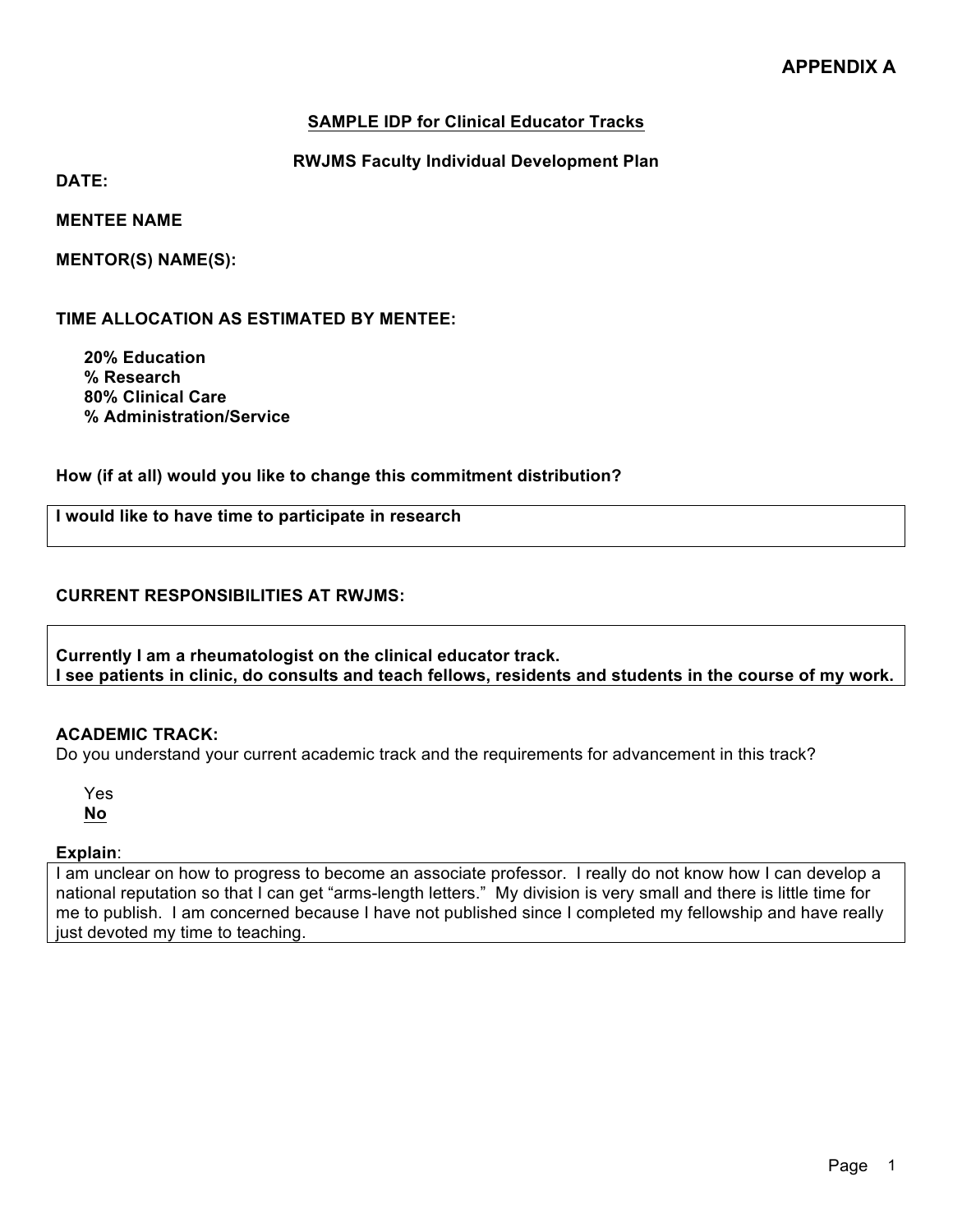#### **LONG-TERM CAREER GOALS**

List three long-term goals, learning objectives, and activities to be completed over the next 3-5 years. Briefly discuss how these long-term goals integrate with your overall career goals. Provide checkpoints, end dates, and a status update or progress toward each goal.

# **GOAL 1: ADVANCE TO ASSOCIATE PROFESSOR IN THE CLINICAL EDUCATOR TRACK** Learning Objectives and Activities To understand what is required for promotion. Attend provost meetings; counseling with senior associate dean for academic affairs. Develop my roadmap by specifying annual short term goals Resource/Support Needed None specific Expected (or achieved) Outcome Refinement of my strategy to become promoted—identify what areas can be my areas for excellence Mentorship Committee Comments **GOAL 2: INCREASE TEACHING ROLE OUTSIDE OF THE OPERATING ROOM FOR MEDICAL STUDENTS AND RESIDENTS**

Learning Objectives and Activities

- 1. Identify a teaching niche
- 2. Develop learning activites for key concepts in rheumatology

Resource/Support Needed

1. Participate in the core teaching course from the Office of Academic Affairs

Expected (or achieved) Outcome

Selection as a teacher for core lectures and seminars in the residency and medical education program

Mentorship Committee Comments

#### **GOAL 3: BECOME AN EXPERT IN SIMULATION ACTIVITES FOR RHEUMATOLOGY**

Learning Objectives and Activities

1. Learn simulation modalities specific to rheumatology-become certified in a course run by my professional society. 2. Teach in medical school and residency program

Resource/Support Needed

Funds for Professional development extramural course

Release time to participate in educational activites

Expected (or achieved) Outcome

Recognition among the core simulation faculty

Mentorship Committee Comments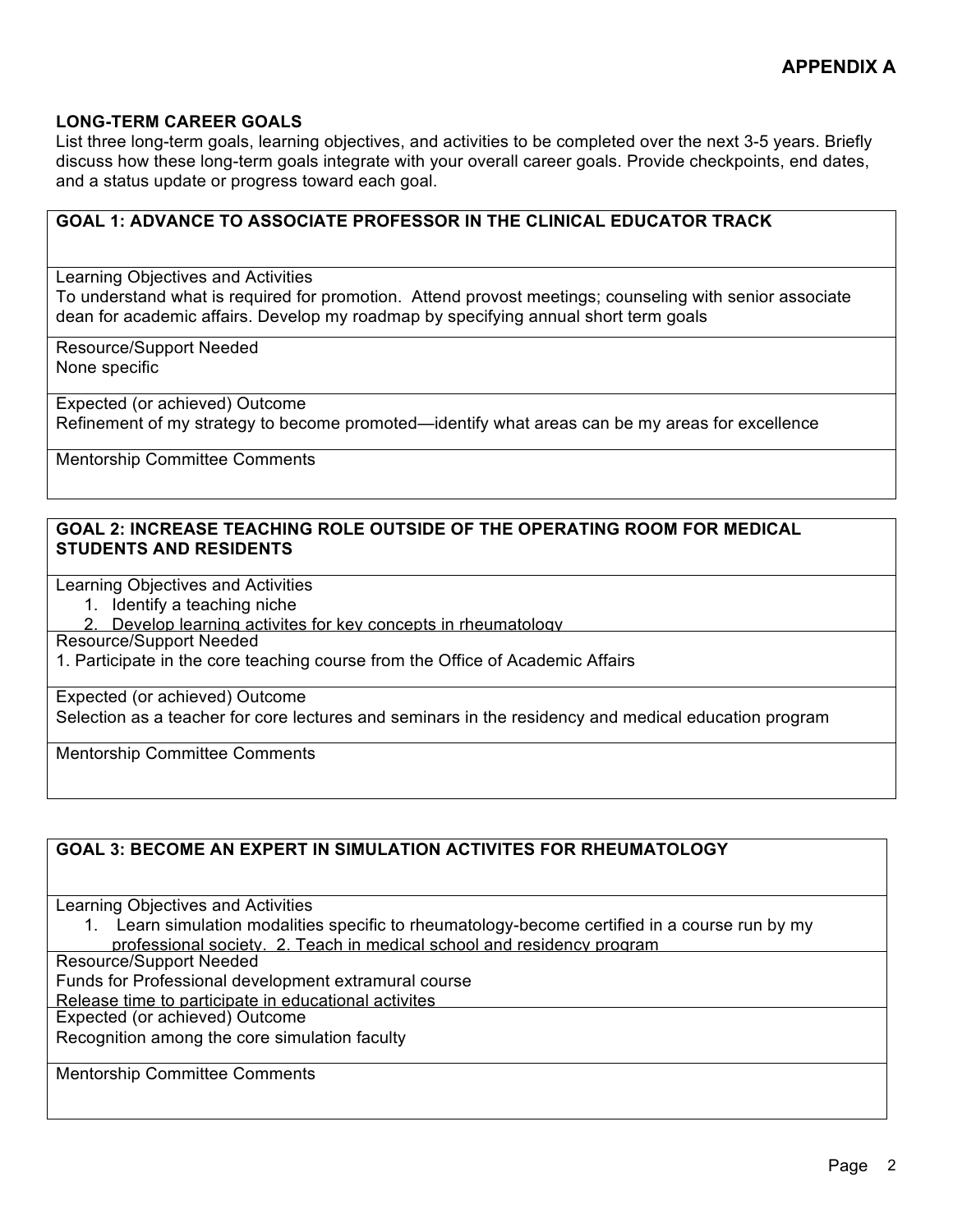#### **Short Term Career Goals:**

List three short-term goals, learning objectives, and activities to be completed over the next 6-12 months. Briefly discuss how these short-term goals integrate with your long-term career goals. Provide checkpoints, end dates, and a status update or progress toward each goal.

# **GOAL 1: INCREASE MY ROLE WITH MEDICAL STUDENTS**

Learning Objectives and Activities

- 1. To mentor at least one medical student who is interested in pursuing rheumatology
- 2. Give one lecture to the rheumatology interest group

Resource/Support Needed

May need coverage or specific scheduling to deliver the lecture to the rheumatology interest group

Expected (or achieved) Outcome

- 1. Recognition as a faculty member interested in mentoring students
- 2. Engagement of medical students to select me as their independent project mentor

Mentorship Committee Comments

# **GOAL 2: SERVE ON A STANDING COMMITTEE OF THE MEDICAL SCHOOL**

Learning Objectives and Activities

- 1. Explore governance of the medical school and standing committees by reviewing the bylaws
- 2. Engage the chairs of committees of interest to me for service 3. To be nominated or self nominate for a standing committee

Resource/Support Needed Nothing beyond networking with other faculty

Expected (or achieved) Outcome Election to or appointment to a standing committee of the school

Mentorship Committee Comments